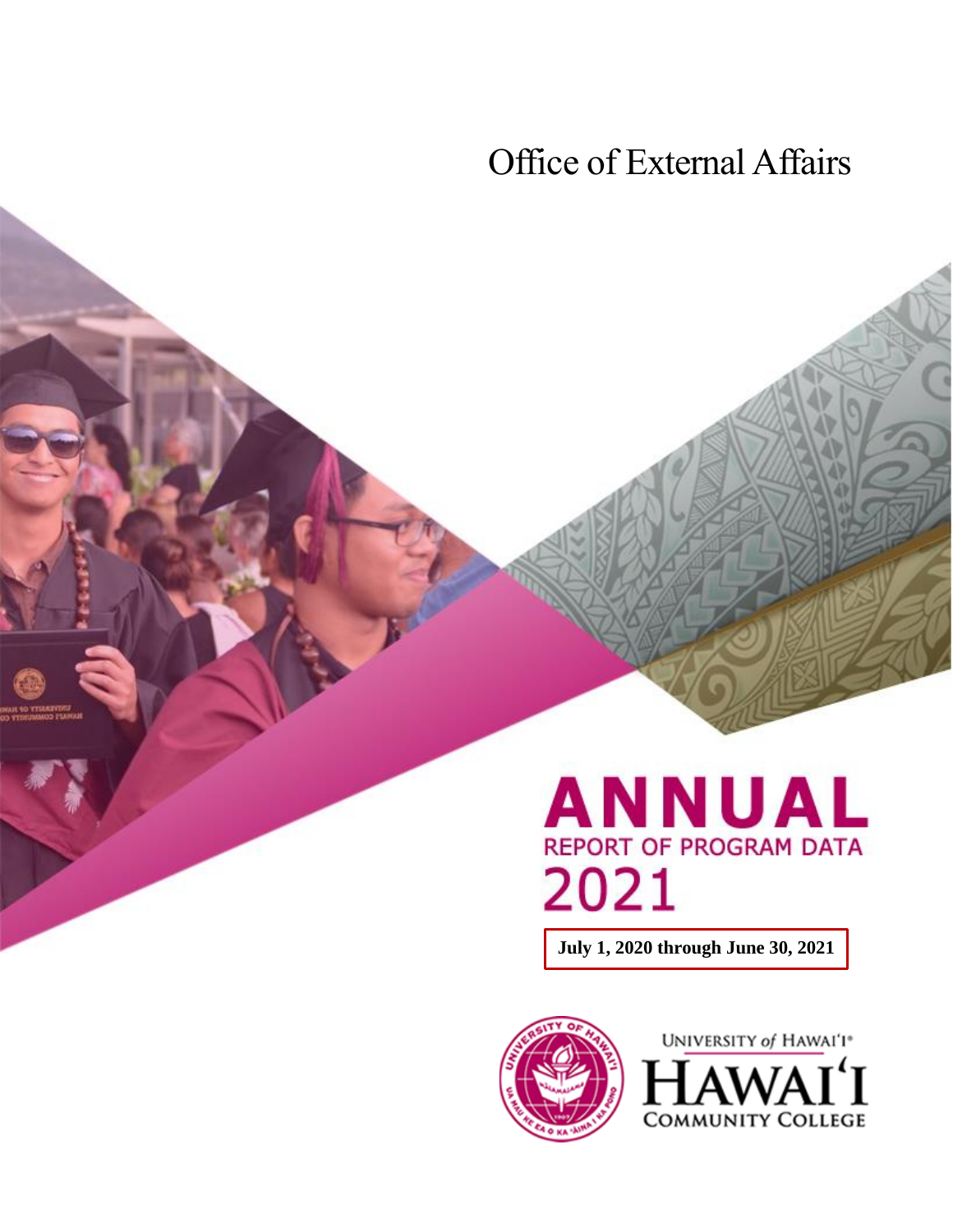### Submit this Review document in WORD via the **Hawaii CC - [Program & Unit Review Submission portal](https://hawaii.kualibuild.com/app/builder/#/app/60ef56c477b0f470999bb6e5/run)**

**<https://hawaii.kualibuild.com/app/builder/#/app/60ef56c477b0f470999bb6e5/run>**

attachments and supporting documentation may be uploaded in WORD, PDF, or EXCEL

## **1. Program or Unit Description**

The External Affairs and Relations Office (EARO) is organized under the Office of the Chancellor and consists of one full-time APT staff member, the External Affairs Coordinator. The office serves the Chancellor and the campus as a whole by providing creative and publicity services; and works independently and with committees to market and promote the College within the community generally and to specific target audiences.

## **2. Analysis of the Program/Unit**

The unit is small and is managed by its one full time APT staff, assisted by a part-time student worker and part-time clerical support. During the evaluation period, there were several factors that had major impacts on the unit:

#### **SIGNIFICANT IMPACTS FOR REVIEW PERIOD:**

- *- Turmoil related to COVID-19 pandemic:* This led to a reduced budget (from approximately \$33,000 to \$18,000), and for part of this review period, the budget was frozen entirely. It also necessitated much communications work that was related to public and campus information specific to COVID-19 such as web page development and the dissemination of COVID-related information. It also impacted the types of outreach events the College typically conducts, and the type of events and activities within the College that would normally generate publicity. In addition, it presented challenges to prospective students considering enrolling at Hawai'i Community College.
- *- Vacancy of the UHCC Marketing Director position and the freezing of the UHCC Marketing Budget:* Prior to the pandemic, the UHCC Marketing Director position was vacant and it was left unfilled during the entire review period. In addition, the UHCC Marketing Budget was effectively frozen. This had a major impact because that position and funding historically played an important role in implementing marketing initiatives for all seven of the UHCC campuses.

#### **REVIEW OF UNIT'S PERFORMANCE FOR REVIEW PERIOD:**

*NOTE: This is the first time this unit has conducted a unit review, so there are not yet established metrics. The unit is in the process of developing measurable metrics and benchmarks and will be*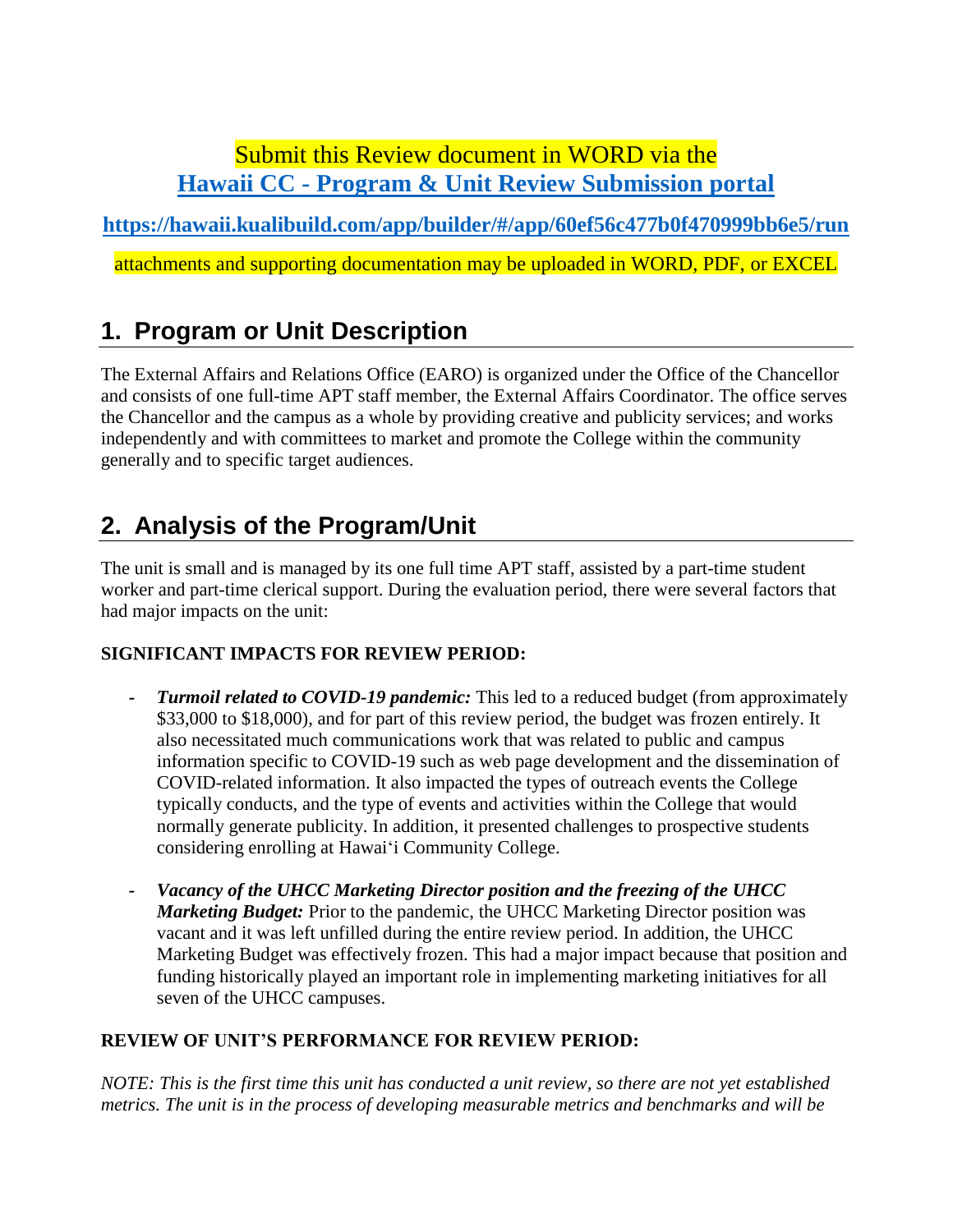#### *reporting those in the next annual review. In addition, the unit will develop a unit satisfaction survey to gather feedback from the campus.*

The unit performed well during the performance period and was adaptive to the extraordinary circumstances faced by the College as a result of the COVID-19 pandemic.

#### **Major Unit Accomplishments and Strengths for this Review Period:**

#### RESPONDING to COVID-19:

Supported the campus and administrative team with COVID-19 messaging and other information, including developing related web pages.

#### KAUHALE NEWS IN THE MEDIA:

Published 6 full-page advertisements in the Hawai'i Tribune Herald with articles and advertisements providing information about and promoting Hawai'i Community College. Content was repurposed for social media and the web. This work was part of a contract put in place prior to COVID-19 and then extended during the review period. We also launched the Kauhale News for West Hawai'i Today in Spring 2021 and ran three half-page advertisements with editorial content and ads.

#### COMMENCEMENTS:

Hawai'i Community College hosted drive-through commencements in Hilo and at Pālamanui as well as a "virtual" hour-long program on Na Leo TV. This required much more planning and coordination than a typical commencement for the External Affairs office.

Successful outcomes included successful virtual and drive-through events; front page newspaper coverage of the Pālamanui and Hilo commencements in Hawai'i Tribune Herald and West Hawai'i Today; television news coverage of Hilo drive–through; social media coverage of Hilo drivethrough by Na Leo TV; successful livestream of the Hilo commencement on the Hawai'i CC YouTube Channel.

#### $ADS:$

Ran additional radio, print, and social media ads.

#### 80th ANNIVERSARY:

Celebrated Hawai'i Community College's  $80<sup>th</sup>$  Anniversary through self-organized events and tshirt sale fundraiser with the Alumni and Friends organization.

#### ONBOARDING and ADVANCEMENT:

Successfully collaborated with these two task force groups on initiatives related to onboarding students and fundraising and image-building.

AWARDS: The External Affairs Coordinator, the leader and only member of the EARO office, received Hawaii CC Chancellor's Award for Outstanding Service during the review period, which